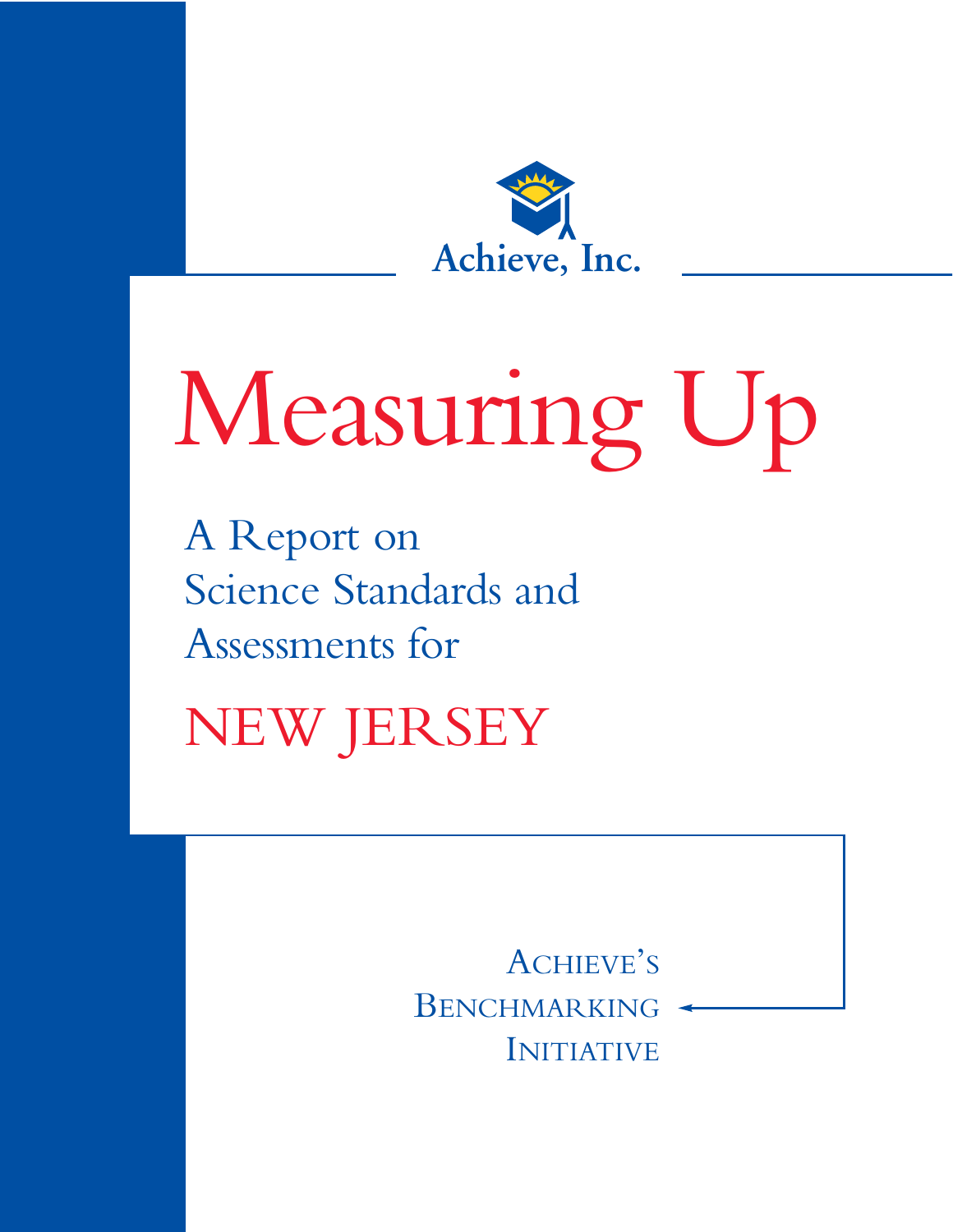# Achieve, Inc.

Achieve is an independent, bipartisan, nonprofit organization created by governors and corporate leaders to help states and the private sector raise standards and performance in America's schools. Founded at the 1996 National Education Summit, Achieve has sponsored two additional Summits in 1999 and 2001.

Achieve helps states raise academic standards, measure performance against those standards, establish clear accountability for results and strengthen public confidence in our education system. To do this, we:

- **E** help states **benchmark** their standards, assessments and accountability systems against the best in the country and the world;
- provide sustained **public leadership** and advocacy for the movement to raise standards and improve student performance;
- build **partnerships** that allow states to work together to improve teaching and learning and raise student achievement; and
- serve as a **national clearinghouse** on education standards and school reform.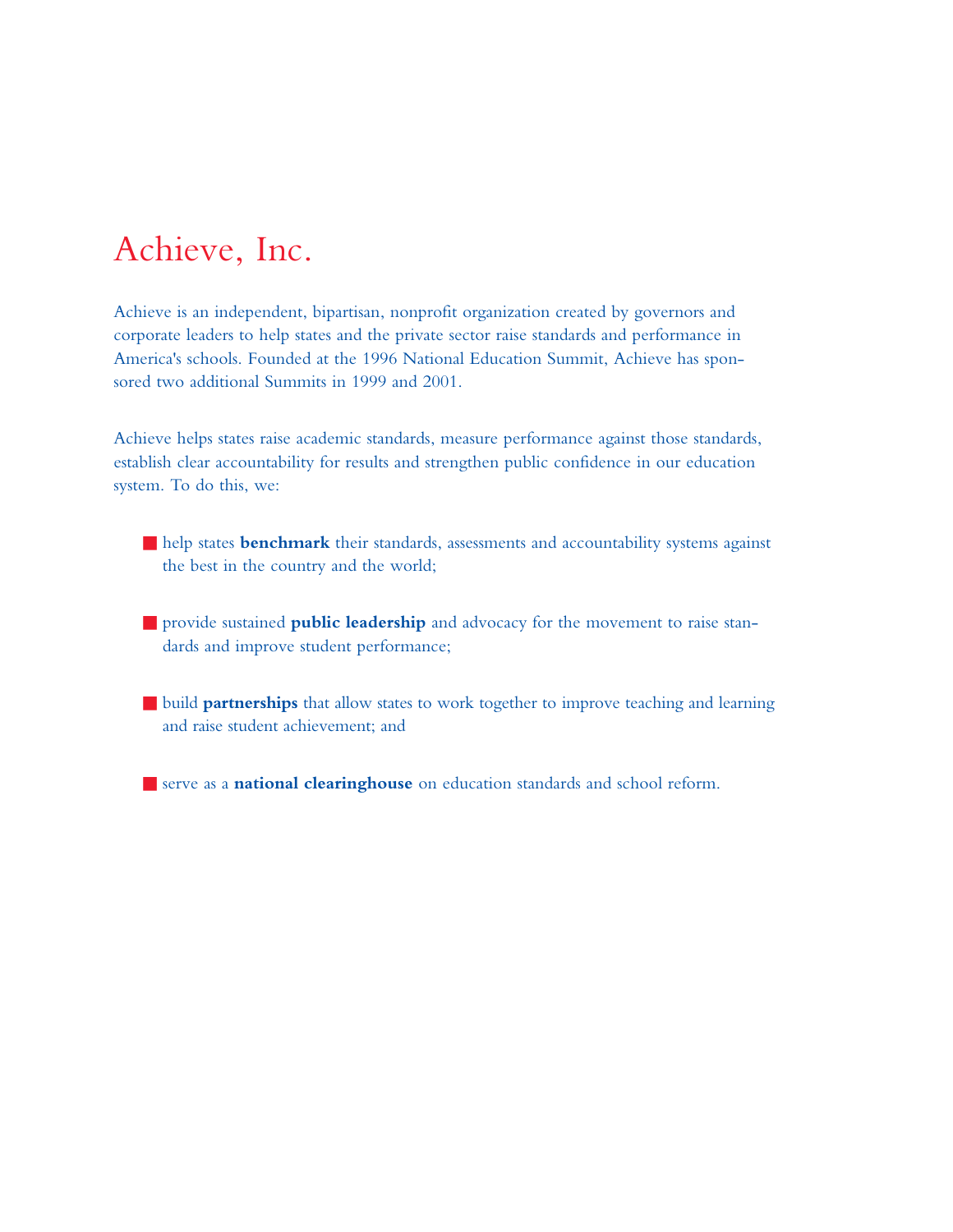# **EXECUTIVE SUMMARY**

Governors and business leaders created Achieve, Inc., after the 1996 National Education Summit to help states raise academic standards, improve student achievement and build support for public education. As a central part of its mission, Achieve provides states with candid appraisals of the quality of their academic standards, assessments, accountability systems and other policies to promote high academic achievement. To date, Achieve has prepared 16 such independent reviews for states.

Last year, at the request of the State Education Department of New Jersey and in conjunction with the Business Coalition for Education Excellence, Achieve conducted an evaluation of New Jersey's *Core Curriculum Content Standards for Science* (1996) and the alignment of its grade 4 and grade 8 science tests against those standards. This review of science standards and tests followed similar reviews of New Jersey's English language arts and mathematics standards and tests in 2000.

Because science standards were slated for revision in summer 2001, Achieve submitted a preliminary set of findings regarding the quality of the standards. This allowed New Jersey to have the benefit of an external review prior to revising the standards.

In December 2001, Achieve presented a final, detailed technical report to the state covering both the standards and tests. This report remains confidential because it references secure test items. This executive summary captures Achieve's major findings and recommendations, as well as appraisals of New Jersey's responses to them.

The report answers two vital questions for policymakers:

- How do New Jersey's science standards compare with exemplary national and international standards?
- How well do New Jersey's tests in science assess the knowledge and skills described in the standards? How challenging are the tests?

# **STANDARDS BENCHMARKING**

Achieve believes that benchmarking standards against national and international models of excellence provides states with meaningful comparisons and specific recommendations for improvement, rather than one group's opinion of the nature and content of "good" standards. Consequently, Achieve's analysis of standards involves a detailed, comparative analysis of a state's standards against exemplary standards by nationally recognized standards and assessment experts in their fields.

Achieve's expert reviewers compared New Jersey's Core Curriculum Standards to the National Science Education Standards and to those of Japan, one of the highest-achieving nations in the

*Measuring Up – New Jersey* Achieve, Inc., 2002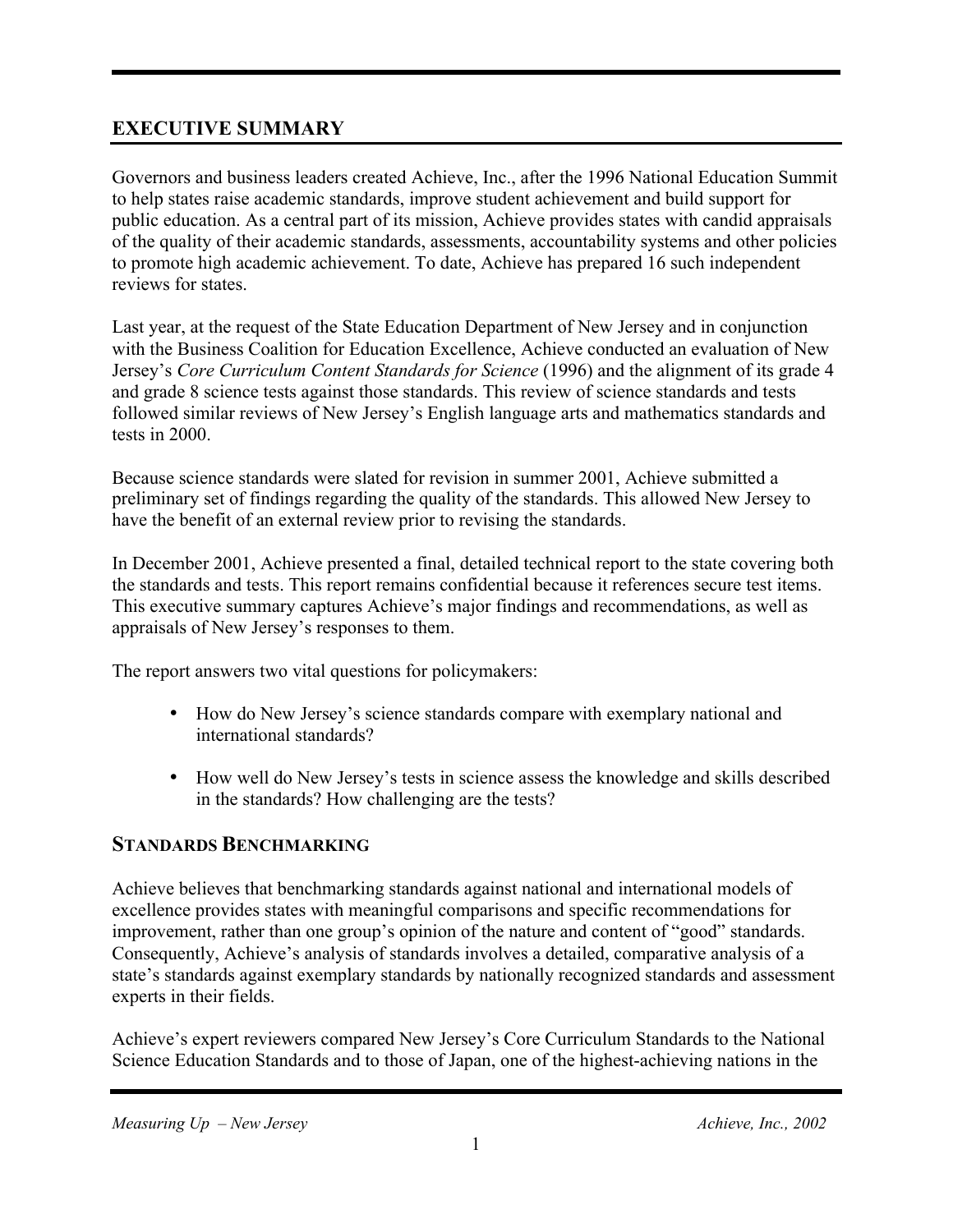world in science. A summary of their findings and recommendations, as well as New Jersey's response as evidenced in the 2002 edition of the science standards, follows.

#### 9 **While New Jersey's science standards are generally strong, some indicators should be clarified or described with greater precision.**

By and large, the standards and performance indicators are organized in a logical, functional way; are clearly expressed; and are accessible to the general public. In addition, the majority of the performance indicators are measurable or verifiable. Their revision involved refinement, not reinvention.

Achieve recommended that, in refining the standards, the state should strive for greater clarity, specificity and measurability (in those particular instances where indicators focus on activities or the process of learning, rather than the results). Also important was achieving closer alignment with the test specifications, which in some cases detail concepts and skills not evident in the standards.

#### *New Jersey's Response*

In revising the science standards, New Jersey improved their clarity by reducing the number of standards from 12 to 10, eliminating redundancies and dividing the standards into subcategories, thereby clearly signaling what the emphasis in teaching and learning should be. Life Science, for example, now is divided into five areas: Flow of Matter and Energy, Structure and Function, Diversity and Similarity, Evolution of Life, and Heredity. Another benefit of this approach is that the subcategories can be lined up from one grade to the next so that progressive development in knowledge and skills across grade levels becomes readily apparent. In contrast to the 1996 edition of the science standards, the progress indicators also are more explicit, generally honing in on what students should know and be able to do.

# $\checkmark$  The science standards present a rich set of important concepts and skills.

New Jersey has taken care to select fundamental, important content, generally avoiding the inclusion of non-academic or low-level factual standards and indicators. An unusual and praiseworthy feature is the inclusion of a standard that makes the important relationship between math and science explicit. By setting a goal of scientific literacy for every student and attempting to balance content knowledge with both an understanding of the nature and processes of science and workplace skills, New Jersey has placed a premium on the development of critical thinking.

In general, however, the content standards were found to be stronger than the process standards. The two sets of standards were not linked in a substantive way. Reviewers recommended that the thinking skills be more fully described, with attention being given to distinguishing observation from inference, making predictions, identifying sources of bias in data, recognizing that findings may have more than one reasonable interpretation, identifying flaws in the way control groups are constructed, and explaining the difference between cause and effect and correlation. They also recommended that New Jersey link the process and content standards, adding concrete,

*Measuring Up – New Jersey* Achieve, Inc., 2002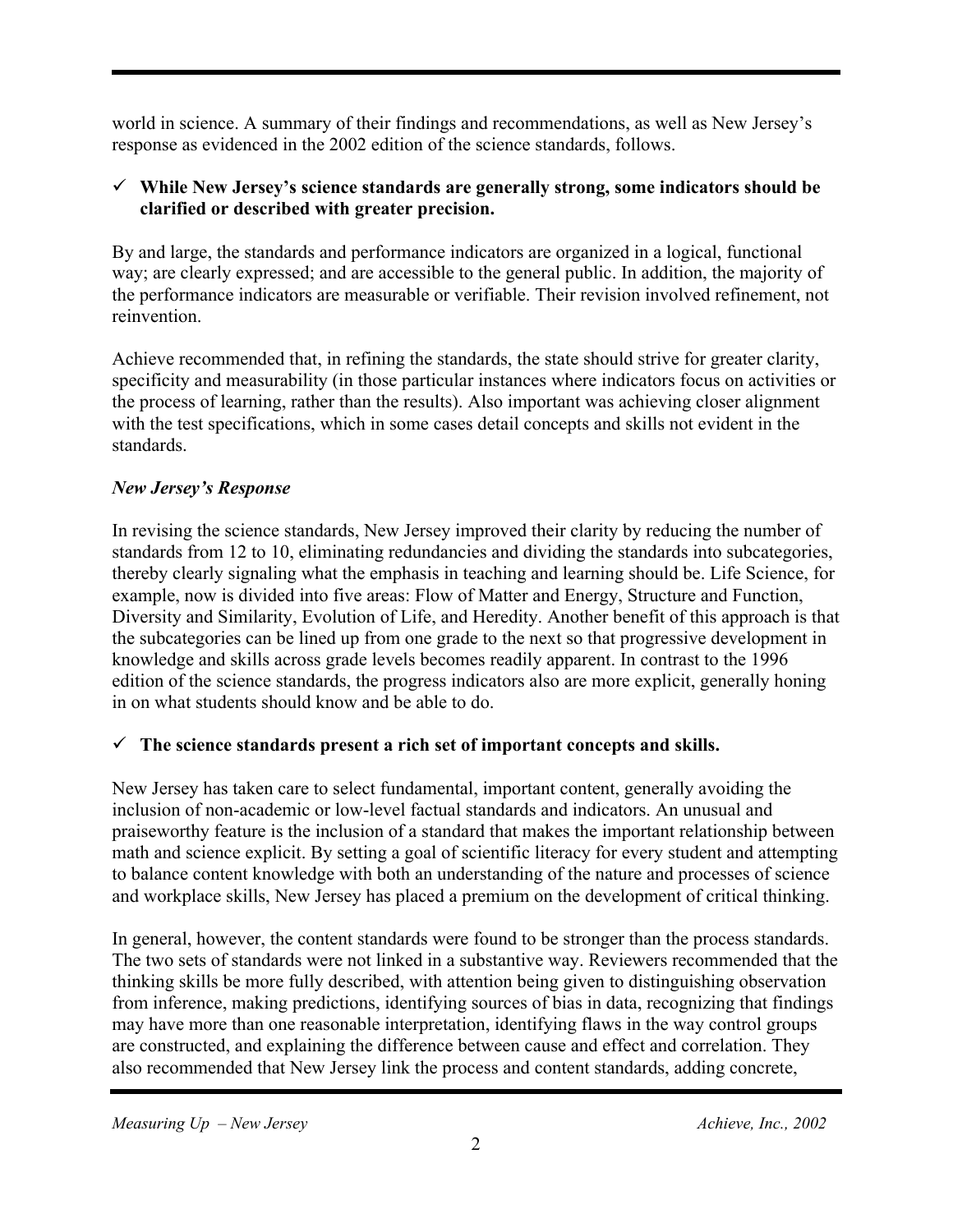reciprocal references to make the connections explicit. Another approach would be to anchor the content progress indicators with examples of how students might demonstrate conceptual understanding of inquiry and the nature of science.

#### *New Jersey's Response*

The latest edition of the science standards does not reciprocally cross-reference science process and workplace readiness skills with the content standards to the extent desired. Notable exceptions are Standard 5.3, which specifies multiple, routine applications of math to science, and Standard 5.4, which includes a single reference to workplace readiness in terms of technology. However, New Jersey still could make the connections explicit when it updates both its test specifications and its curriculum framework to align with its revised standards. By developing thoughtful, varied and rich exemplars of student investigations for teachers to use or adapt, New Jersey would more clearly demonstrate the level of rigor it expects. These exemplars could provide controlled tests; field studies; design; and secondary, non-experimental research — all important types of investigations that students should experience in the course of their science education. These exemplars have the potential to unpack the critical thinking and workplace readiness skills that New Jersey obviously values.

#### $\checkmark$  The science standards generally lay out a progression of knowledge and skill from **grade span to grade span.**

For students to comprehend complex science concepts, they generally need to revisit them over time, moving from observing and describing phenomena to conducting simple investigations to manipulating abstract concepts. Quantitative understanding is built on a strong foundation of qualitative experience. The intent of the cumulative progress indicators is to describe what students should know and be able to do from one grade span to the next in such a way that teaching and learning in the elementary grades provides a firm foundation for more advanced treatment of concepts and principles in middle and high school.

Achieve reviewers found the spiraling of knowledge and skill to be uneven and an area that would benefit from increased attention. To support tighter progression and to assist teachers in deciding on the scope and sequence of learning activities, reviewers recommended that New Jersey consider developing progress indicators for spans of two grade levels rather than four.

#### *New Jersey's Response*

*The Core Curriculum Content Standards for Science* now spell out the content and skills students are expected to acquire by the end of grades 2, 4, 6, 8 and 12 for standards 5.4 through 5.10. Only those standards concerned with Scientific Processes, Science and Society, and Mathematical Applications continue to be described for longer grade intervals, i.e., grades 4, 8 and 12.

#### *Measuring Up – New Jersey* Achieve, Inc., 2002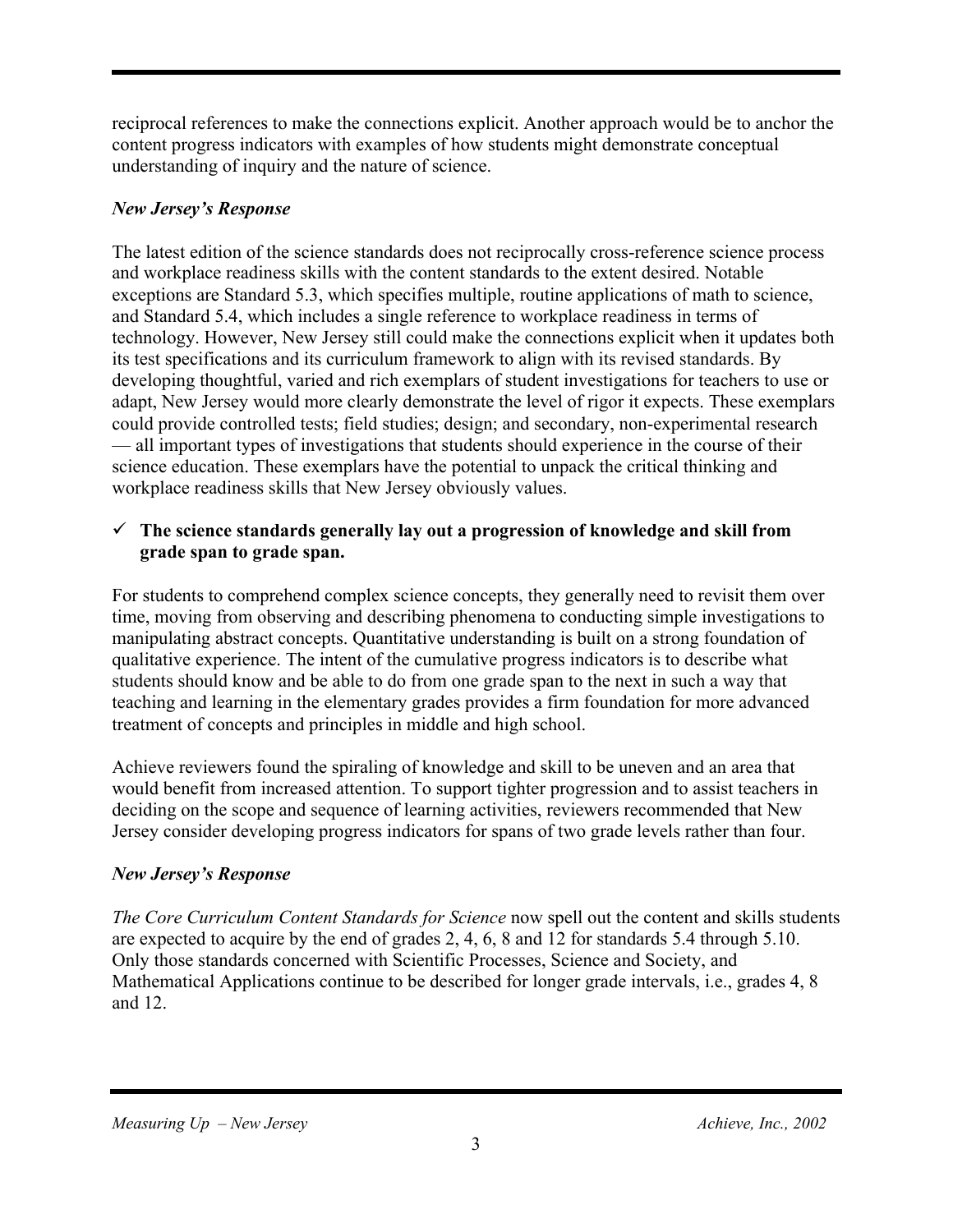#### 9 **Some essential content was overlooked.**

Chemistry proved to be relatively weak in New Jersey's standards. Also, human biology, a major content area in the Third International Mathematics and Science Study, Japan and the National Science Education Standards, was not addressed. The treatment of geology was inadequate due to the absence of such key ideas as the interrelationship of the geosphere, hydrosphere and atmosphere; the role of the sun in weather systems; and the role of gravity in the universe. Reviewers cautioned that New Jersey's response to essential missing content should be a process of substitution, not addition. For example, two standards, 5.6 and 5.7, were found to be redundant, describing similar content. Combining these standards would provide an opportunity to strengthen the treatment given to critical topics in chemistry, human biology and geology, and also would decrease the likelihood that the content covered in these two standards would end up being overemphasized in teaching and testing.

# *New Jersey's Response*

In revising its science standards, New Jersey also made substantive advances in selecting and laying out significant content in Life Science, Chemistry, Physics, Earth Science, Astronomy and Environmental Studies. Essential areas of study that reviewers had marked as missing now are included. The result is a much stronger document — one that will be invaluable in developing and supporting aligned curriculum and professional development.

#### $\checkmark$  The rigor of New Jersey's science standards does not always match that of the **benchmark documents.**

While New Jersey's science standards were clearly influenced by national reform efforts, reviewers found the standards did not match the rigor of Japan's. Depth of understanding is sometimes sacrificed for breadth of content coverage. Balancing depth and breadth is a formidable challenge in a field that is composed of multiple disciplines — physics, chemistry, biology, geology and astronomy — each with its own set of complex research strategies and instrumentation. Nonetheless, certain realities are inescapable: Scientific knowledge is proliferating at an unprecedented rate and, at the same time, advances in information technology are making vast stores of knowledge available and accessible. Today's students will be best served by developing a deep understanding of fundamental concepts on which to build further knowledge and by developing the abilities to analyze and synthesize.

# *New Jersey's Response*

Comparison of the 1996 and 2002 standards indicates that New Jersey has raised the rigor of its standards in a number of important ways. Previously, the treatment of the major disciplines had been uneven, but the revised standards focus on significant content, the "big ideas" in each domain that are the foundation of scientific literacy. In addition, by explicitly linking specific concepts and skills in each of the four content strands in math to corresponding concepts and skills in science, the state has succeeded in making a conceptually powerful standard even more robust. An added benefit is that instructional attention to the intrinsic relationship between math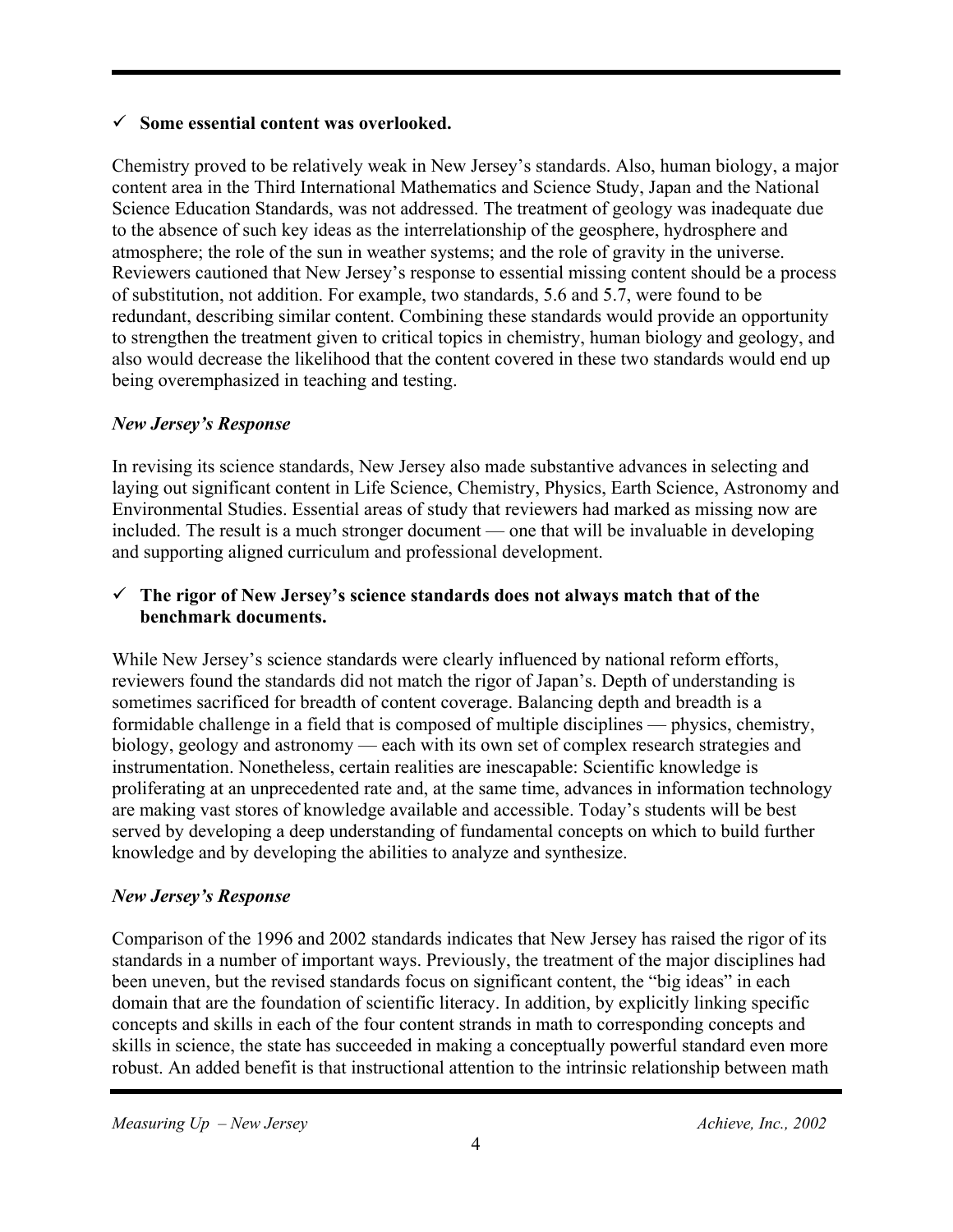and science likely will deepen the student's grasp of concepts in math that they often find abstract. Finally, reviewers found it difficult to judge the level of rigor expected by the state in the 1996 edition of the standards because the cumulative progress indicators often lacked specificity. In revising its standards, New Jersey made a concerted effort to address this weakness and can continue to make the expected level of rigor explicit by providing detailed explanations and concrete examples in its test specifications and curriculum framework. These essential, supporting documents also provide the opportunity for the state to attend to one remaining concern.

Too many indicators still rely on verbs such as "recognize," or "know," which could lead to a preponderance of items on New Jersey's tests that ask students simply to recall information, rather than apply principles, concepts and skills, thereby undermining New Jersey's clearly stated aim to promote critical thinking. Explaining by example what "recognize" and "know" really entail will preserve the level of rigor New Jersey intends for its standards.

# **ALIGNMENT OF TESTS TO STANDARDS**

Having high-quality standards in place is critical to education reform. Having aligned and challenging tests that measure student achievement is equally important.

To determine the degree of alignment between New Jersey's Elementary School (ESPA) and Grade Eight (GEPA) Performance Assessments and its standards, Achieve reviewers systematically analyzed Form A of the 2000 tests, using a protocol based on defined criteria. The following summary identifies strengths of New Jersey's grade 4 and grade 8 assessments and areas for improvement:

#### 9 **Although New Jersey's science tests and standards generally are aligned, test items should more closely assess the performances described in the standards, and the standards should be more evenly assessed.**

New Jersey's standards and progress indicators describe what students should know and be able to do. Overall, there was good agreement between test items and the science standards. However, reviewers found the content match between the test items and the standards to be stronger than the match between the performances demanded by the test items and what the standards called for. Performances are less aligned principally because the state uses verbs in its indicators that stress the importance of hands-on science, such as "investigate," but that do not lend themselves to being assessed by large-scale, paper-and-pencil, predominantly multiple-choice tests. Performance alignment could be improved by framing the indicator so the emphasis on process is preserved, even while the indicator is stated in measurable terms. For example, progress indicator 5.8.3, "Investigate matter by observing materials under magnification," could be restated to focus on what students should learn as a result of the investigation. Another approach is to generate items that directly assess the student's grasp of understanding science process skills. For example, progress indicator 5.2.9 states that students will "communicate experimental findings using words, graphs, pictures and diagrams." This skill is most easily assessed with an open-ended item. However, it could be assessed with an item that supplied data and then asked,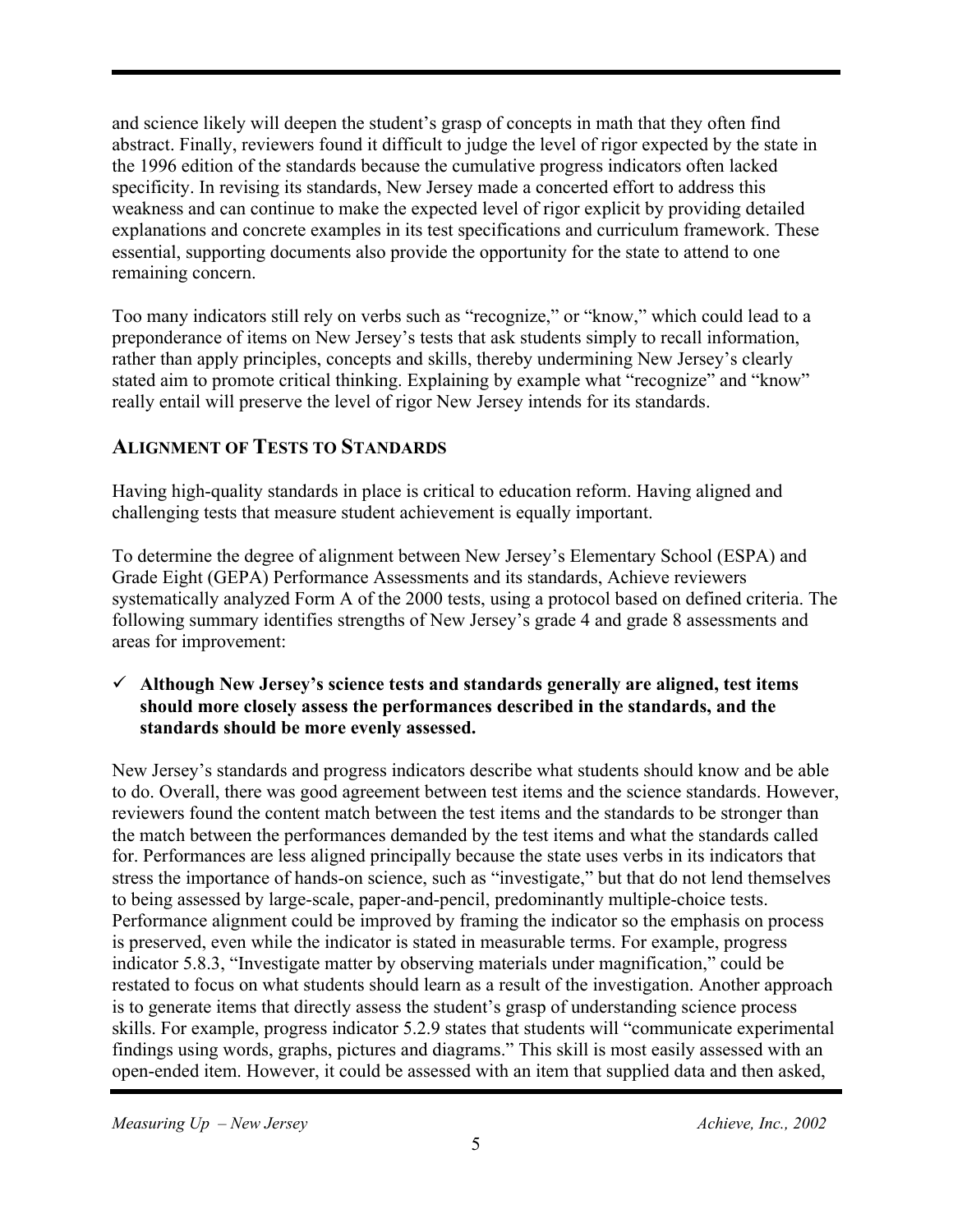"Which of the following … communicates best how the experiment turned out?" Either strategy would maintain New Jersey's rightful concern that students are able "to do science," and not just recall answers to content questions.

In the long run, reviewers recommend that New Jersey revisit its original intent to develop aligned performance assessment tasks and scoring guides to be administered locally. This is the final building block in an otherwise comprehensive system of science instruction and it goes to the heart of the scientific enterprise. If put into place, it would deepen students' ability to think scientifically and greatly assist New Jersey in realizing its goal of scientific literacy for all of its students.

Reviewers also recommended that in revising its assessments, New Jersey should ensure that the standards are more evenly assessed. Assessments that are limited to 38 items (ESPA) or 48 items (GEPA) and must cover 12 standards with 49 progress indicators at grade 4 and 59 progress indicators at grade 8, must use every item judiciously to end up with a balanced assessment. Not every indicator must be assessed to achieve balance. What is key is that items selected measure the major concepts and performances expressed in the standards. As it stands, some standards and some indicators within standards are overassessed, leaving others — some of which are of greater significance — unassessed. For example, Standard 5.2, which is mainly concerned with science inquiry, is not well assessed.

#### 9 **While New Jersey's assessments have significant strengths, the level of rigor of the ESPA should be raised.**

New Jersey deserves credit for moving away from emphasizing simple recall in favor of asking students to apply knowledge across standards and even, on occasion, figure out how to analyze a relatively complex situation. Another positive feature of the tests is the use of open-ended items, which call upon students to approach a task or problem in its entirety and reason out a response rather than select an answer from alternatives. Moreover, the state set itself a difficult, but worthwhile, task in attempting to have every item assess two standards. It is a way to help bridge the gap between content and process skills.

Reviewers recommended ways in which these features of the tests could be enhanced. Openended items have the greatest potential to probe students' understanding, but for them to be used effectively, they should not assess knowledge and skills readily assessed with multiple-choice items. In addition, the scoring rubrics or guides and accompanying examples of scored student work must be well thought out. That was not always the case, especially on ESPA. Reviewers also recommended that the test developers review individual items carefully to determine the degree to which the goal of assessing two standards is realized. In some cases, reviewers were not able to confirm that an item, in fact, assessed more than one standard. When they did find that an item assessed two standards, typically one standard was the primary target. To ensure the public is clear about student proficiency, New Jersey may only want to include primary "hits" in its score reports.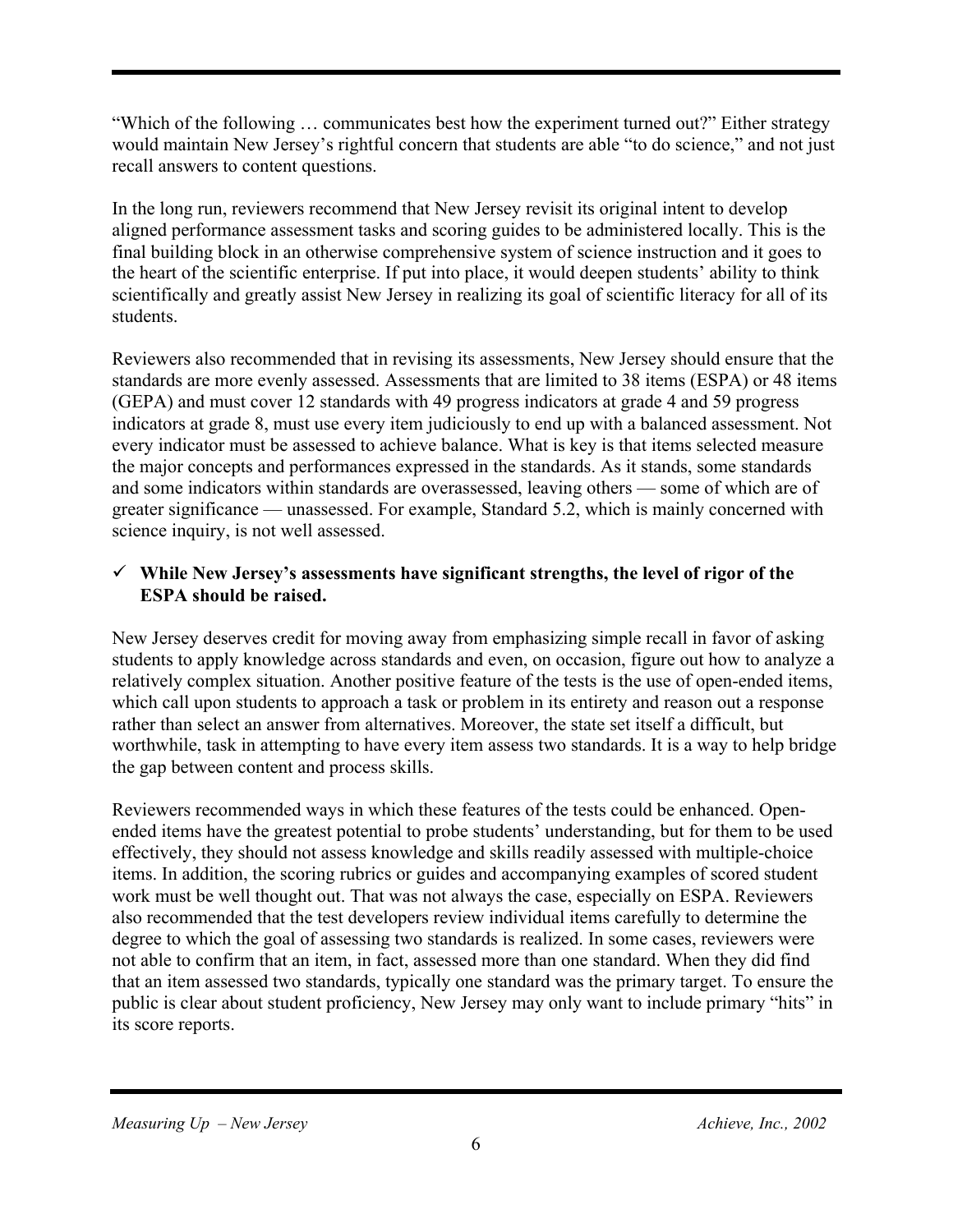Reviewers noted that, overall, GEPA was a stronger test and contained models of items that could be used to improve ESPA. ESPA contained an unacceptably high number of flawed items, where the distracters in multiple-choice items were so unconvincing it was difficult to imagine a student choosing an incorrect answer. In other words, the correct answer was given away. When items have this flaw, it is not safe to assume that a student who chooses the right answer has a good grasp of the content and skills being assessed. The net result is that the level of rigor was seriously reduced. That said, such flaws are readily correctable by undertaking a careful review of individual items.

#### **CONCLUSION**

In sum, New Jersey is developing a sound science education program based on strong standards, assessments, and multiple supporting documents — test specifications, a supporting curriculum framework and sample tests. This work puts New Jersey ahead of states where little attention has been given to science, or where standards exist without aligned tests or supporting curriculum. This is particularly good news given the provisions of the federal No Child Left Behind Act that require states to have science standards and tests in place in the coming years. More importantly, it bodes well for the future achievement of New Jersey's students.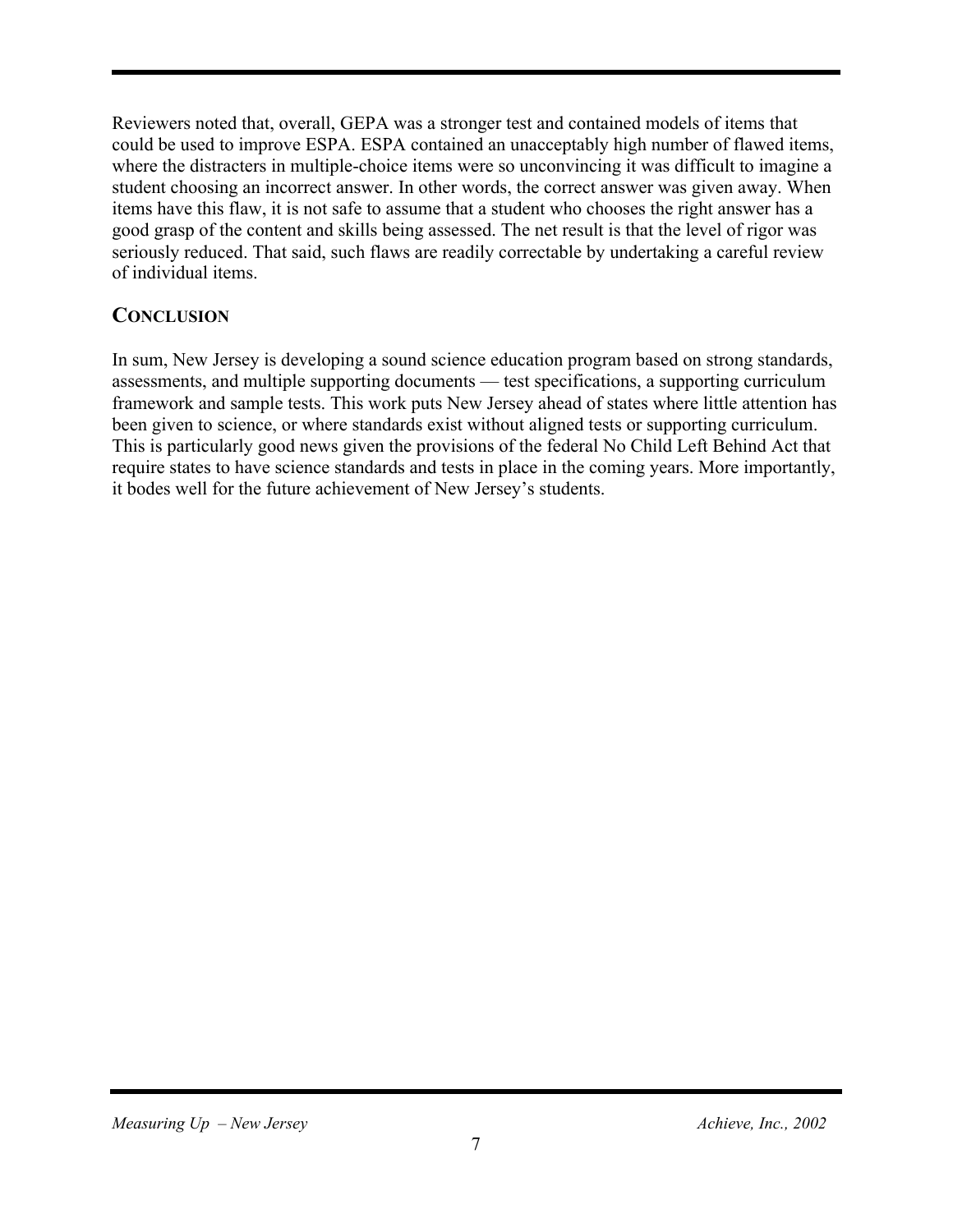# Board of Directors, Achieve, Inc.

#### **Co-Chairs**

John Engler, Governor State of Michigan

Louis V. Gerstner Jr., Chairman IBM Corporation

#### **Co-Vice Chairs**

Philip M. Condit, Chairman and CEO The Boeing Company

Gray Davis, Governor State of California

#### **Board Members**

Keith E. Bailey, Chairman Williams

Roy E. Barnes, Governor State of Georgia

Craig R. Barrett, CEO Intel Corporation

Frank Keating, Governor State of Oklahoma

Gary Locke, Governor State of Washington

Edward B. Rust Jr., Chairman and CEO State Farm Insurance

Arthur F. Ryan, Chairman and CEO Prudential

Bob Taft, Governor State of Ohio

#### **President**

Robert B. Schwartz